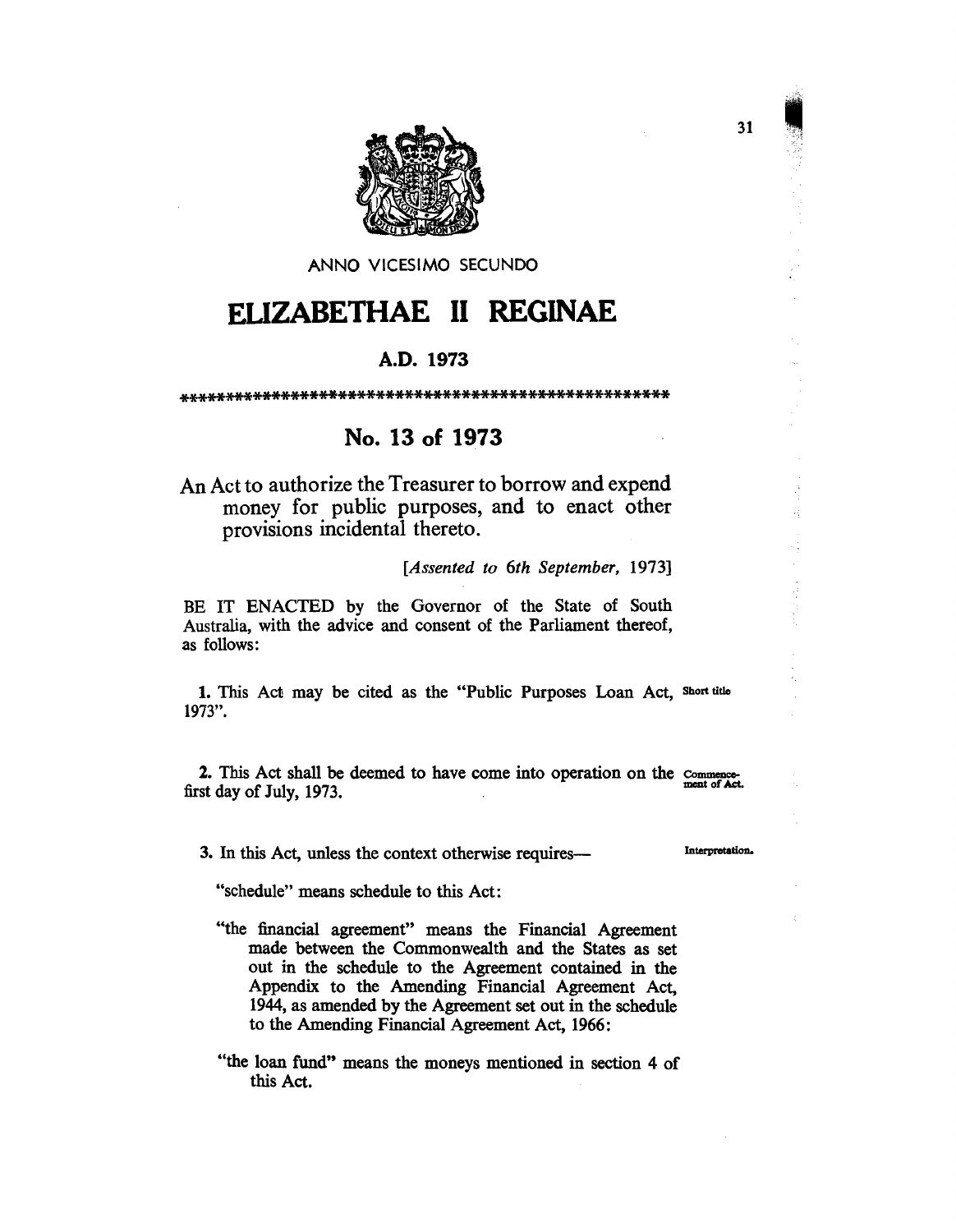32

Ŋ.

The loan fund.

Power to<br>borrow.

Iaueand application of<br>money from<br>loan fund. 4. For the purposes of this Act the loan fund shall consist of-

(a) all money which immediately before the commencement of this Act was standing to the credit of the loan fund as defined in the Public Purposes Loan Act, 1972;

and

(b) all money credited after the commencement of this Act to the Loan Fund Account pursuant to the Public Finance Act, 1936, as amended.

S. On or before the thirtieth day of June, 1974, the Treasurer may borrow, on behalf of the State and in accordance with the financial agreement, the sum of seventy nine million five hundred and eighty seven thousand dollars and such other sums as may be approved by the Australian Loan Council.

6. (1) On or before the thirtieth day of June, 1974, there may be issued out of the loan fund any sums not exceeding one hundred and fifty seven million four hundred and eighty thousand dollars.

(2) The sums so issued shall be applied for the purposes mentioned in the first schedule.

(3) If the amount mentioned in any line of the first schedule as the proposed expenditure for the purpose mentioned in that line is insufficient for that purpose, the Treasurer may issue additional money from the loan fund for that purpose but so that the total amount issued under this Act from the loan fund during the financial year ending on the thirtieth day of June, 1974, for purposes mentioned in the first schedule shall not exceed one hundred and fifty seven million four hundred and eighty thousand dollars.

(4) Any amount appropriated by this Act may be paid for the purpose for which it is so appropriated, in addition to any other amount appropriated by law for that purpose.

Authority for Authority for<br>advances under<br>Public Finance<br>Act.

7. The borrowing on behalf of the State of the sum of nine million six hundred thousand eight hundred and forty six dollars, being the amount advanced by the Treasurer during the financial year that ended on the thirtieth day of June, 1973, pursuant to section 32b of the Public Finance Act, 1936, as amended, and its application for the purposes mentioned in the second schedule are hereby authorized: But the borrowing shall form part of the borrowing authorized by section 5 of this Act.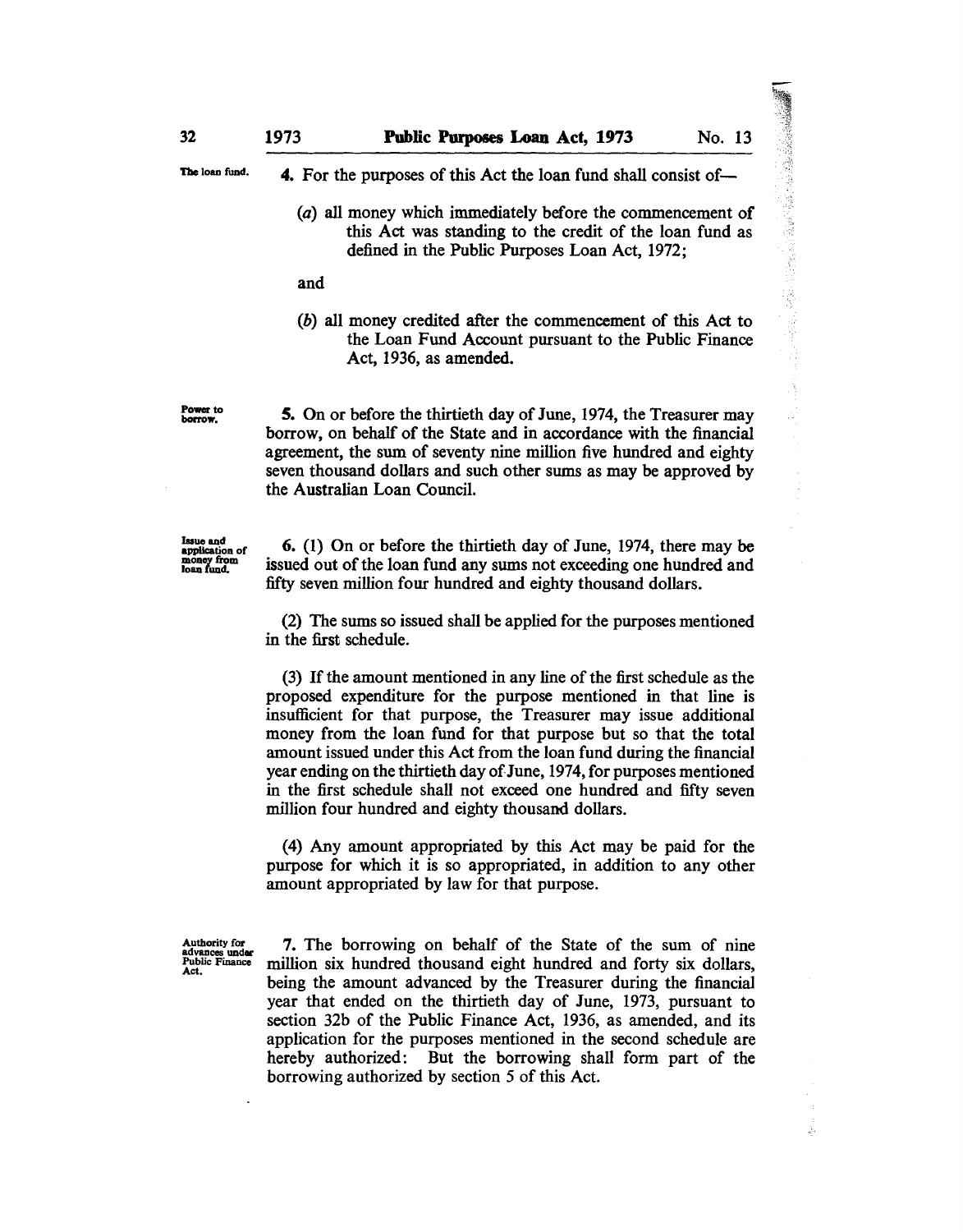8. If the money in the loan fund is at any time insufficient for  $_{\text{finance for}}^{T_{\text{temporary}}}$ carrying out the purposes mentioned in the first schedule the loan purposes. Treasurer may use other money in his hands for those purposes, but any money so used shall be repaid from the loan fund as soon as there is sufficient money in that fund to make the repayment.

9. (1) The Treasurer may borrow, during the period between  $_{\text{borrow and}}^{\text{Power to}}$ the thirtieth day of June, 1974, and the commencement of the Act apply loan authorizing the raising and expenditure of loan money for the  $1974-75$ . financial year ending on the thirtieth day of June, 1975, on behalf of the State and in accordance with the financial agreement, any sums not exceeding fifty million dollars.

(2) There may be issued out of the loan fund during that period any sums not exceeding fifty million dollars.

(3) Any sums so issued shall be applied to meet expenditure on all or any of the loan purposes mentioned in the first schedule during that period and the amount to be allocated to each such purpose shall be determined by the Treasurer.

10. The Treasurer may during each of the financial years com-  $_{\text{borow against}}^{\text{Power to}}$ mencing on the first day of July, 1973 and on the first day of July, Treasury Bills 1974, borrow in accordance with the financial agreement-

(a) Any sum or sums against the issue of Commonwealth Treasury Bills, for the purpose of financing any temporary deficit in the Revenue Account of the State and any amounts so borrowed shall be repaid on or before the thirtieth day of June next following the date of the borrowing;

and

(b) any sum or sums not exceeding two million dollars for any purpose by way of overdraft from the Reserve Bank of Australia and any amounts so borrowed shall be repaid within seven days.

11. All money received by the State from the Commonwealth  $A$ <sup>t atthority to</sup> vay of grants under the *Commonwealth*  $A$ *id Roads Act*, 1969,  $_{\text{weak}}^{\text{Common}}$ by way of grants under the *Commonwealth Aid Roads Act*, 1969, Common-<br>as amended or any Act substituted therefor shall be naid to a special Roads Grants. as amended, or any Act substituted therefor, shall be paid to a special account in the books of the Treasurer, and the Treasurer shall issue and payout of the money so credited such sums as are required for purposes specified in that Act.

 $\blacksquare$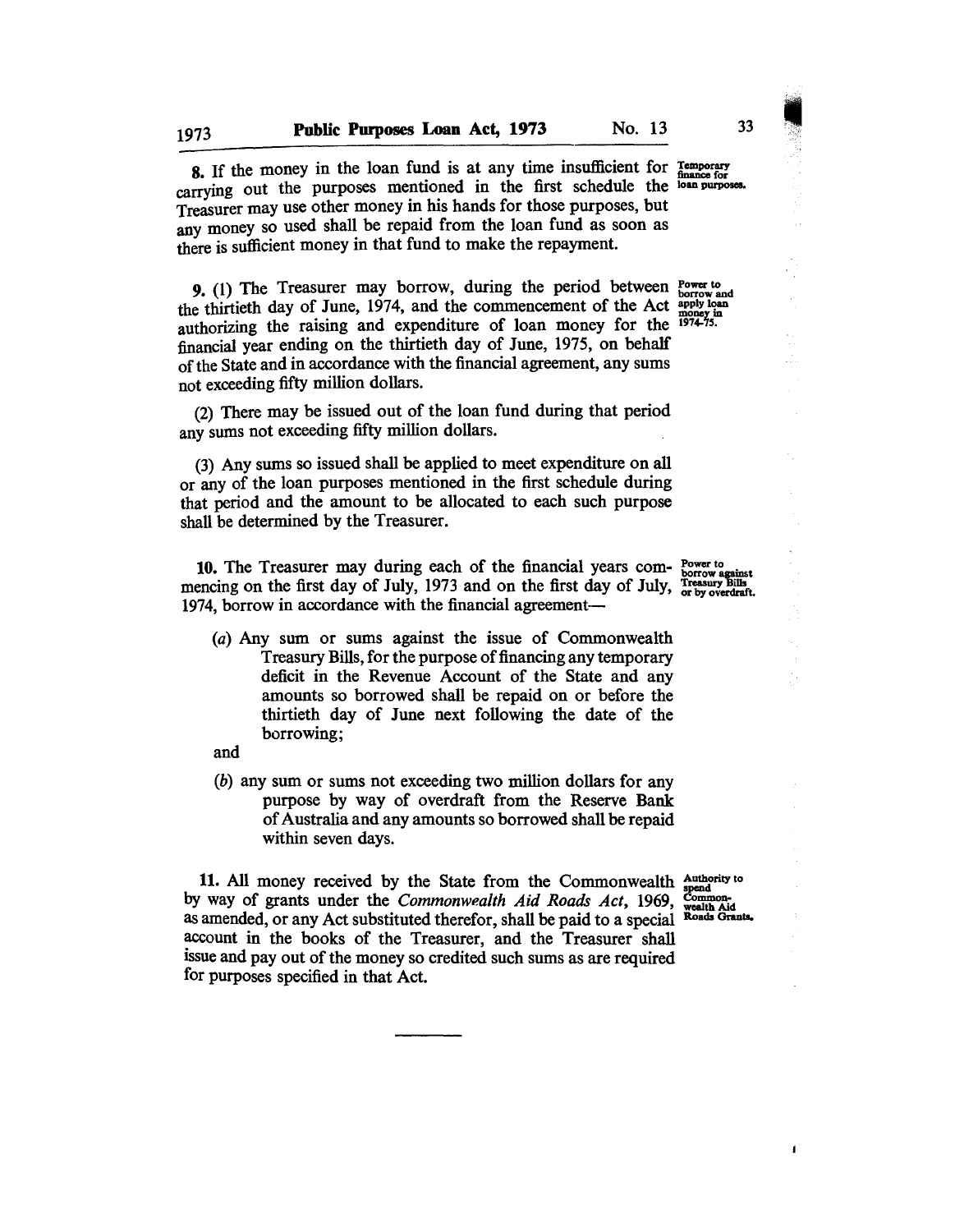$\bar{z}$ 

 $\bar{z}$ 

والمتعصص

Ñ,

ر<br>دون j.

 $\ddot{\phantom{0}}$ 

化聚焦剂

### SCHEDULES

#### FIRST SCHEDULE

*Amounts proposed to be expended /rom the loan fund during the financial year ending 30th* June, *<sup>1974</sup>*

| Loan Purposes                              | <b>Estimated Expenditure</b> |                   |
|--------------------------------------------|------------------------------|-------------------|
|                                            | S                            | S                 |
| <b>STATE BANK</b>                          |                              |                   |
| Advances for Homes                         | 20,000                       |                   |
| Loans to Producers                         | 2,250,000                    |                   |
| Advances to Settlers                       | 80,000                       |                   |
| Loans for Fencing and Water Piping         | 10,000                       |                   |
| Advances to State Bank                     | 2,000,000                    |                   |
|                                            | 40,000                       |                   |
|                                            |                              | 4,400,000         |
| HIGHWAYS AND LOCAL GOVERNMENT              |                              |                   |
|                                            | 4,000,000                    |                   |
| South-Western Suburbs Drainage             | 900,000                      |                   |
| Other Urban Drainage                       | 1,500,000                    |                   |
|                                            | 30,000                       |                   |
|                                            |                              | 6,430,000         |
| LANDS, IRRIGATION AND DRAINAGE             |                              |                   |
| Lands Department—Buildings, Plant, etc.    | 385,000                      |                   |
| Irrigation and Reclamation of Swamp Lands  | 1,840,000                    |                   |
| South-Eastern Drainage                     | 60,000                       |                   |
| Renmark Irrigation Trust                   | 525,000                      |                   |
| Lyrup Village Association                  | 205,000                      |                   |
|                                            |                              | 3,015,000         |
|                                            |                              |                   |
| WOODS AND FORESTS                          |                              |                   |
| Afforestation and Timber Milling           |                              | 3,300,000         |
| <b>RAILWAYS</b>                            |                              |                   |
| Railway Accommodation                      |                              | 9,900,000         |
|                                            |                              |                   |
| <b>MARINE AND HARBORS</b>                  |                              |                   |
| Harbors Accommodation                      | 5,500,000                    |                   |
|                                            | 10,000                       |                   |
|                                            | 300,000                      |                   |
|                                            |                              | 5,810,000         |
| ENGINEERING AND WATER SUPPLY               |                              |                   |
| Waterworks and Sewers                      | 33,120,000                   |                   |
| .<br>River Murray Weirs, Dams, Locks, etc. | 1,100,000                    |                   |
|                                            |                              | <b>34.220,000</b> |
| <b>PUBLIC BUILDINGS</b>                    |                              |                   |
| Government Buildings, Land and Services    |                              | 60,100,000        |
|                                            |                              |                   |
| ENVIRONMENT AND CONSERVATION               |                              |                   |
| Coast Protection Board                     | 450,000                      |                   |
| State Planning Authority                   | 350,000<br>1,500,000         |                   |
|                                            |                              |                   |
|                                            |                              | 2,300,000         |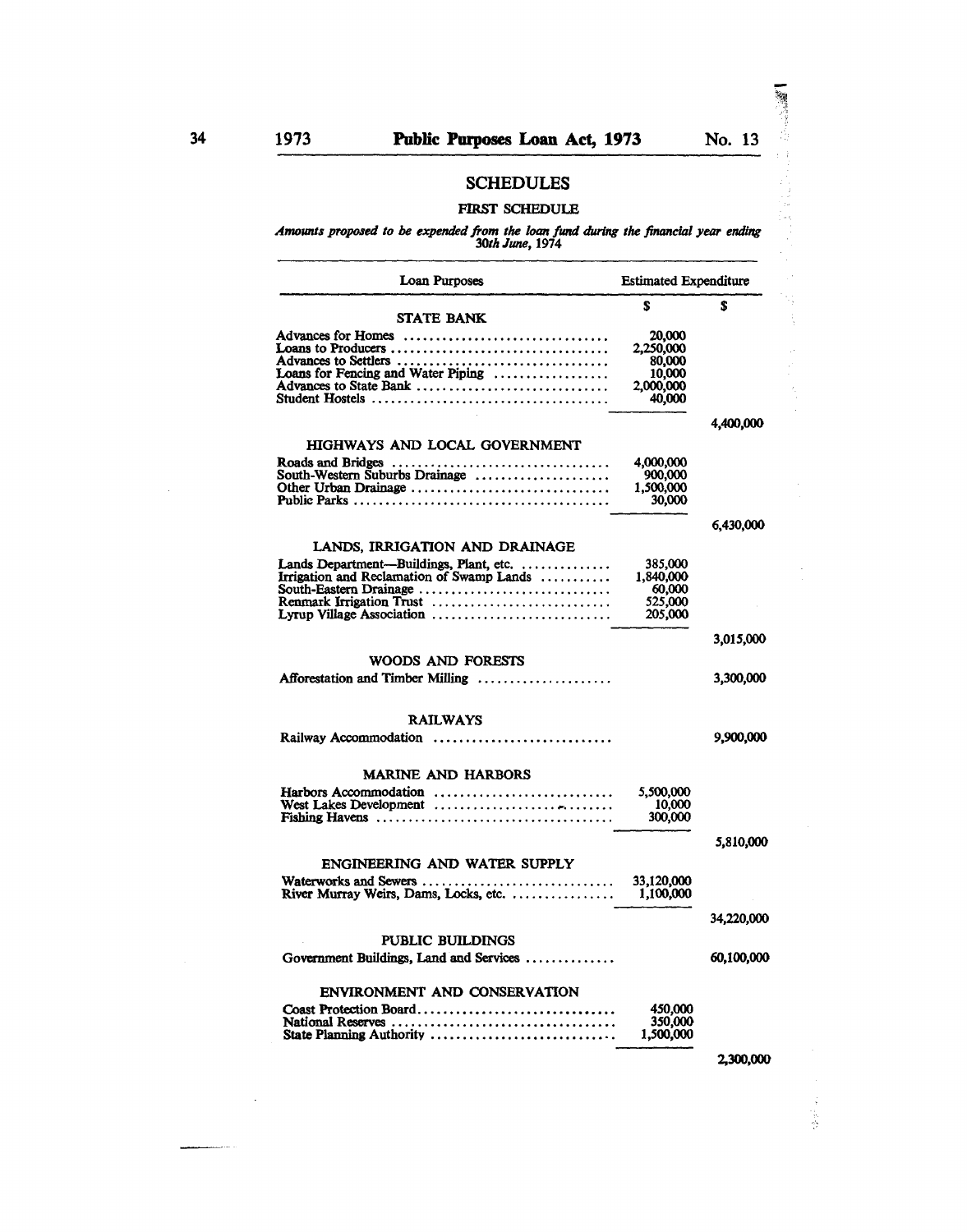**Control of** 

*Amounts proposed to be expended from the loan fund during the financial year ending*<br>30th June, 1974—continued

| <b>Loan Purposes</b>                                                                                                                                                                                                                                                                                                                                                                                                                                                                     | <b>Estimated Expenditure</b>                                                                    |               |  |
|------------------------------------------------------------------------------------------------------------------------------------------------------------------------------------------------------------------------------------------------------------------------------------------------------------------------------------------------------------------------------------------------------------------------------------------------------------------------------------------|-------------------------------------------------------------------------------------------------|---------------|--|
| OTHER CAPITAL ADVANCES AND PROVISIONS<br>Electricity Trust of South Australia-Loan to<br>Natural Gas Pipelines Authority of South Australia-Loan<br>Industries Assistance Corporation-Loan to<br>Transport Research<br>University and Advanced Education Buildings<br>Non-Government Hospital and Institution Buildings                                                                                                                                                                  | S<br>3,000,000<br>30,000<br>400,000<br>800,000<br>320,000<br>500.000<br>14,000,000<br>5,500,000 | S             |  |
| <b>MISCELLANEOUS</b>                                                                                                                                                                                                                                                                                                                                                                                                                                                                     |                                                                                                 | 24,550,000    |  |
| Expenses and Discounts of Floating Conversion and Public<br>Mines Department—Buildings, Plant, etc.<br>Government Printing Department-Plant, Machinery,<br>Stores. etc. $\dots\dots\dots\dots\dots\dots\dots\dots\dots\dots\dots\dots\dots\dots\dots\dots$<br>Produce Department—Buildings, Plant, etc.<br>Supply and Tender Board—Stores<br>Education Department-School Buses<br>Department of the Public Service Board-Data Processing<br>Department of Fisheries-Boats and Facilities | 429,000<br>350,000<br>400,000<br>400,000<br>300,000<br>430.000<br>1,000,000<br>146,000          |               |  |
|                                                                                                                                                                                                                                                                                                                                                                                                                                                                                          |                                                                                                 | 3,455,000     |  |
| Total                                                                                                                                                                                                                                                                                                                                                                                                                                                                                    |                                                                                                 | \$157,480,000 |  |

t, Ĵ,

 $\bar{1}$  :

 $\tilde{\textbf{a}}$